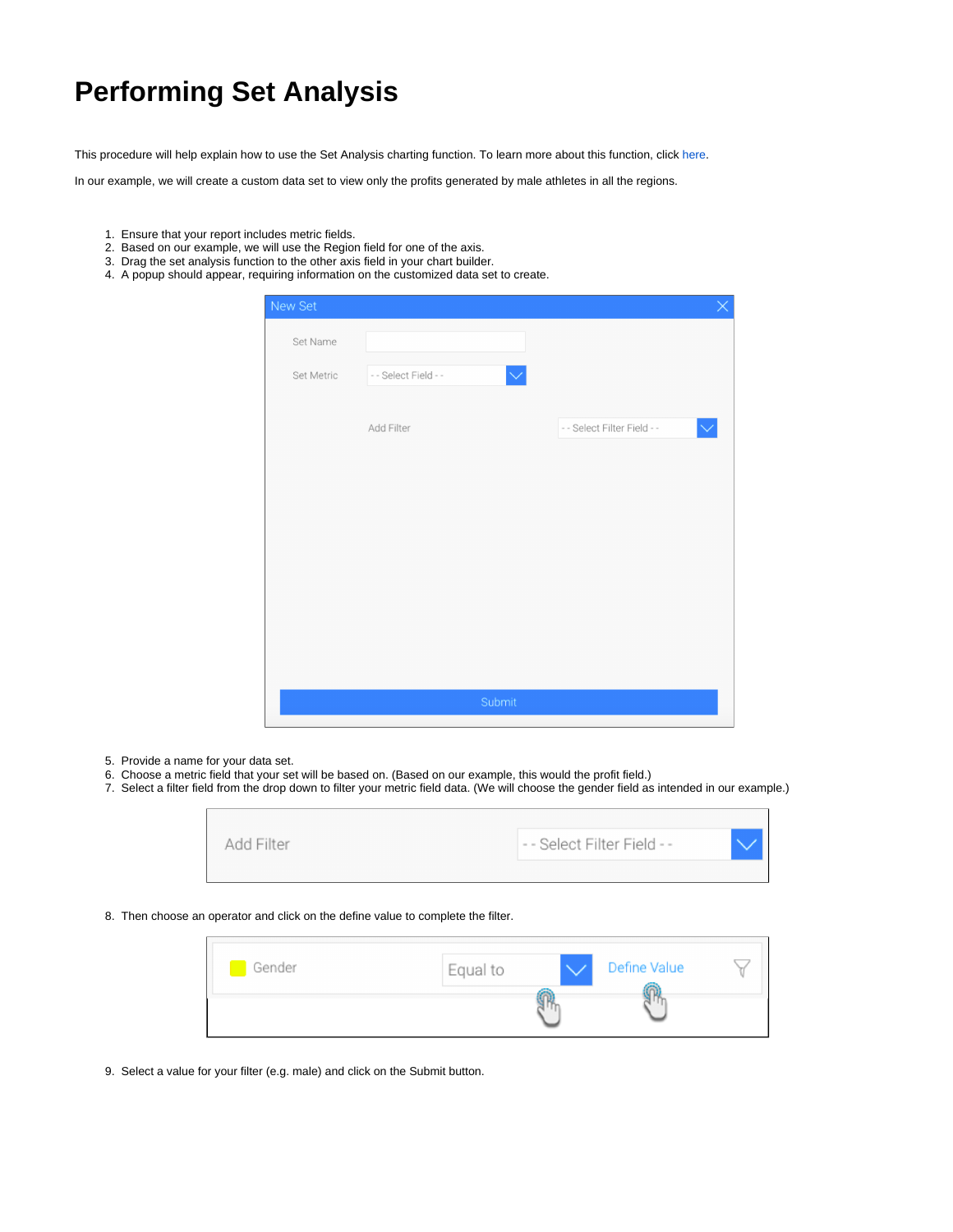|                 | Select Filter Value  |  |  |  |
|-----------------|----------------------|--|--|--|
| Gender Equal to |                      |  |  |  |
| Defined Value   |                      |  |  |  |
|                 | Male<br>$\checkmark$ |  |  |  |
|                 |                      |  |  |  |
|                 |                      |  |  |  |
|                 |                      |  |  |  |
|                 |                      |  |  |  |
|                 |                      |  |  |  |
|                 |                      |  |  |  |
|                 |                      |  |  |  |
|                 | Submit               |  |  |  |
|                 |                      |  |  |  |

10. A filter logic will also show the filters applied to our data set. You can always add more filters to further filter down your data set.

| New Set                              |                     |              |                             |   |
|--------------------------------------|---------------------|--------------|-----------------------------|---|
| Set Name                             | Male Athlete Profit |              |                             |   |
| Set Metric                           | Sum Profit Margin   | $\checkmark$ |                             |   |
|                                      | Gender              | Equal to     | Male                        | Y |
|                                      | Add Filter          |              | - - Select Filter Field - - |   |
| Filter Logic<br>Gender Equal to Male |                     |              |                             |   |
|                                      |                     |              |                             |   |
|                                      |                     |              |                             |   |
|                                      |                     |              |                             |   |
|                                      |                     |              |                             |   |
|                                      |                     | Submit       |                             |   |

11. Click on the Submit button. The chart builder will display the filtered metric data.